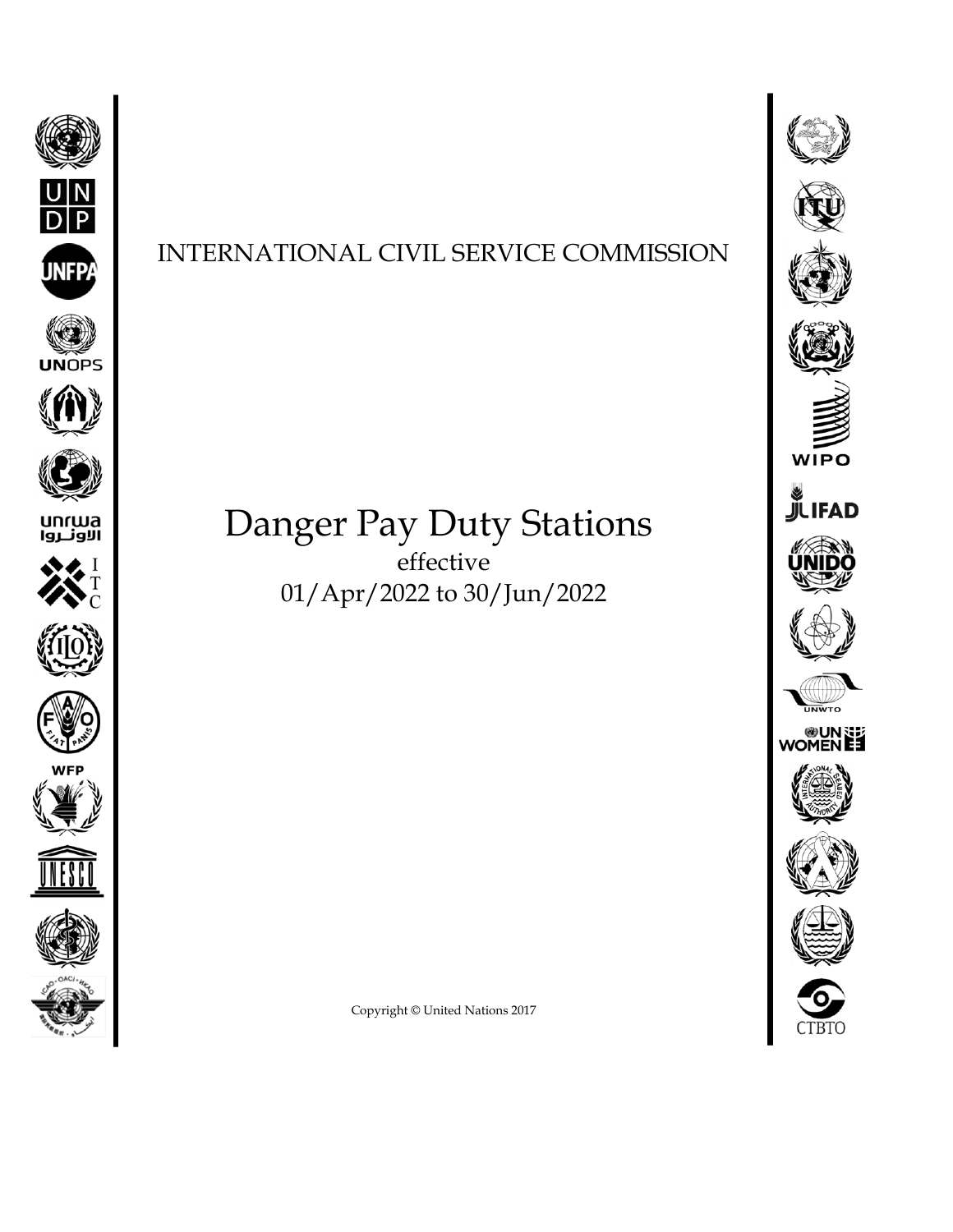## **Danger Pay Duty Stations effective 01/Apr/2022 to 30/Jun/2022**

| <b>DSID</b>   | <b>COUNTRY NAME</b> | <b>DS NAME</b>     |
|---------------|---------------------|--------------------|
| AFG037        | Afghanistan         | Asadabad           |
| AFG039        | Afghanistan         | Badakhsan          |
| AFG023        | Afghanistan         | <b>Badghis</b>     |
| AFG002        | Afghanistan         | Bamyan             |
| AFG049        | Afghanistan         | <b>Bazarak</b>     |
| AFG028        | Afghanistan         | Day Kundi          |
| <b>AFGOEW</b> | Afghanistan         | Elsewhere          |
| AFG003        | Afghanistan         | Faizabad           |
| AFG024        | Afghanistan         | Farah              |
| AFG027        | Afghanistan         | Faryab             |
| AFG018        | Afghanistan         | Gardez             |
| AFG019        | Afghanistan         | Ghazni             |
| AFG025        | Afghanistan         | Ghor               |
| AFG007        | Afghanistan         | Herat              |
| AFG008        | Afghanistan         | Jalalabad          |
| AFG001        | Afghanistan         | Kabul              |
| AFG009        | Afghanistan         | Kandahar           |
| AFG010        | Afghanistan         | Khowst             |
| AFG040        | Afghanistan         | Kunar              |
| AFG020        | Afghanistan         | Kunduz             |
| AFG041        | Afghanistan         | Lashkar Gah        |
| AFG017        | Afghanistan         | Maymana (Faryab)   |
| AFG011        | Afghanistan         | Mazar-I-Sharif     |
| AFG047        | Afghanistan         | Mitharlam          |
| AFG042        | Afghanistan         | Nimroz             |
| AFG050        | Afghanistan         | Pul-I-Alam         |
| AFG032        | Afghanistan         | Pul-i-Kumri        |
| AFG035        | Afghanistan         | Sari Pul           |
| AFG048        | Afghanistan         | Sharan             |
| AFG034        | Afghanistan         | Shebergan, Jowzjan |
| AFG043        | Afghanistan         | Takhar             |
| AFG033        | Afghanistan         | Taloqan            |
| AFG031        | Afghanistan         | Tirinkot           |
| AFG045        | Afghanistan         | Uruzgan            |
| AFG044        | Afghanistan         | Zabul              |
| <b>BKF024</b> | Burkina Faso        | Djibo              |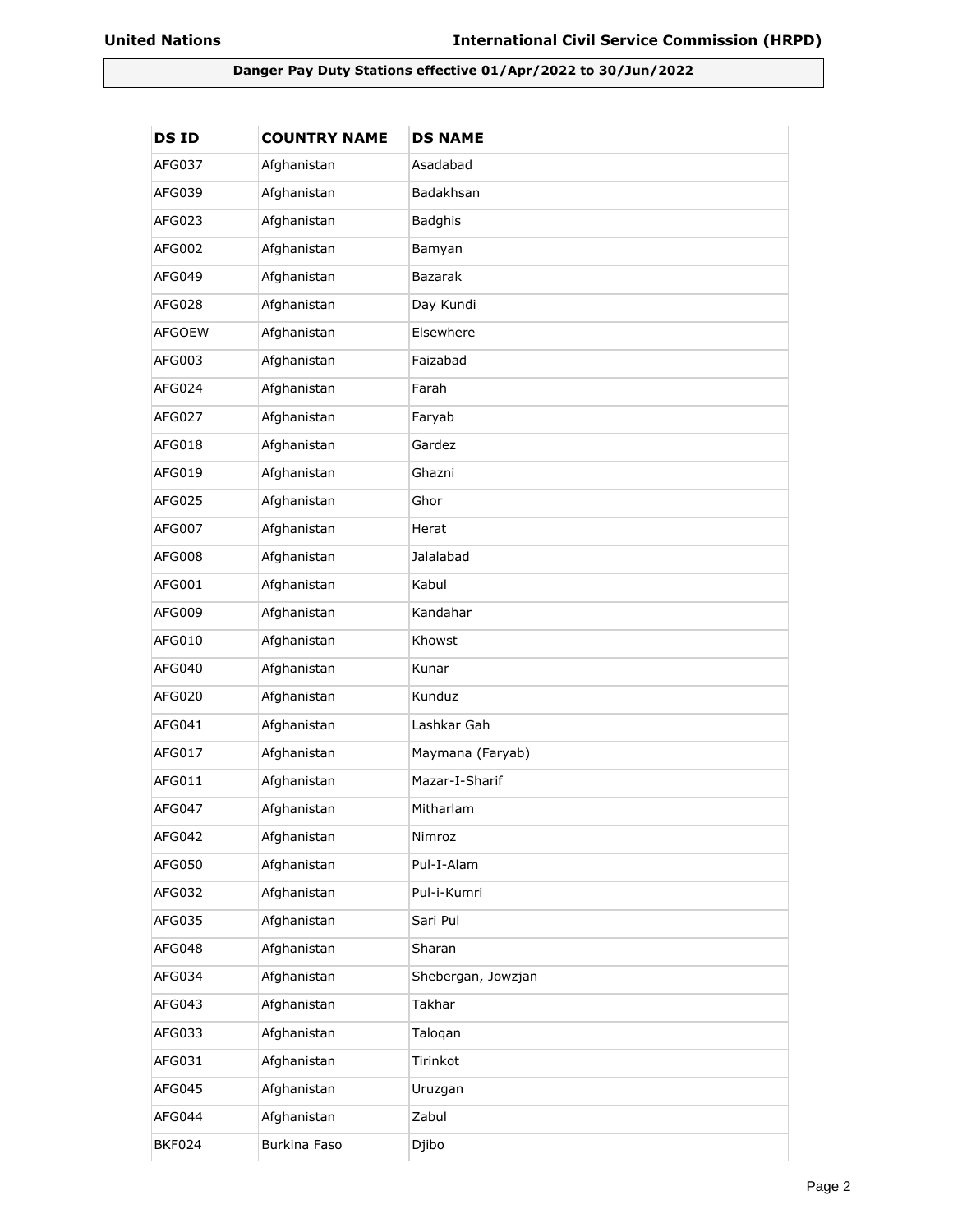| Danger Pay Duty Stations effective 01/Apr/2022 to 30/Jun/2022 |                      |                  |
|---------------------------------------------------------------|----------------------|------------------|
| <b>DSID</b>                                                   | <b>COUNTRY NAME</b>  | <b>DS NAME</b>   |
| <b>BKF007</b>                                                 | Burkina Faso         | Dori             |
| <b>BKF026</b>                                                 | Burkina Faso         | Fada             |
| BKF010                                                        | Burkina Faso         | Kaya             |
| BKF015                                                        | Burkina Faso         | Ouahigouya       |
| CMR003                                                        | Cameroon             | Bamenda          |
| CMR005                                                        | Cameroon             | Buea             |
| CMR009                                                        | Cameroon             | Kousseri         |
| CMR011                                                        | Cameroon             | Maroua           |
| <b>CMR023</b>                                                 | Cameroon             | Mokolo           |
| <b>CAF002</b>                                                 | Central African Rep. | Bambari          |
| CAF036                                                        | Central African Rep. | Bambouti         |
| CAF004                                                        | Central African Rep. | Bangassou        |
| CAF001                                                        | Central African Rep. | Bangui           |
| <b>CAF007</b>                                                 | Central African Rep. | Berberati        |
| CAF008                                                        | Central African Rep. | <b>Birao</b>     |
| CAF011                                                        | Central African Rep. | Bossangoa/Soumbe |
| CAF012                                                        | Central African Rep. | Bouar            |
| CAF014                                                        | Central African Rep. | Bozoum           |
| CAF034                                                        | Central African Rep. | <b>Bria</b>      |
| <b>CAFOEW</b>                                                 | Central African Rep. | Elsewhere        |
| <b>CAF017</b>                                                 | Central African Rep. | Kaga-bandoro     |
| CAF022                                                        | Central African Rep. | M'boki           |
| CAF031                                                        | Central African Rep. | Mongoumba        |
| CAF023                                                        | Central African Rep. | Ndele            |
| CAF024                                                        | Central African Rep. | Obo              |
| CAF026                                                        | Central African Rep. | Paoua            |
| CAF032                                                        | Central African Rep. | Zemio            |
| CHD034                                                        | Chad                 | Baga Sola        |
| CHD004                                                        | Chad                 | Bol              |
| ZAI036                                                        | Congo, Dem. Rep.     | Aba              |
| ZAI002                                                        | Congo, Dem. Rep.     | Aru              |
| ZAI070                                                        | Congo, Dem. Rep.     | Aveba            |
| ZAI071                                                        | Congo, Dem. Rep.     | Bangadi          |
| ZAI115                                                        | Congo, Dem. Rep.     | Baraka           |
| ZAI072                                                        | Congo, Dem. Rep.     | Bendera          |
| ZAI057                                                        | Congo, Dem. Rep.     | Beni             |
| ZAI097                                                        | Congo, Dem. Rep.     | Bili             |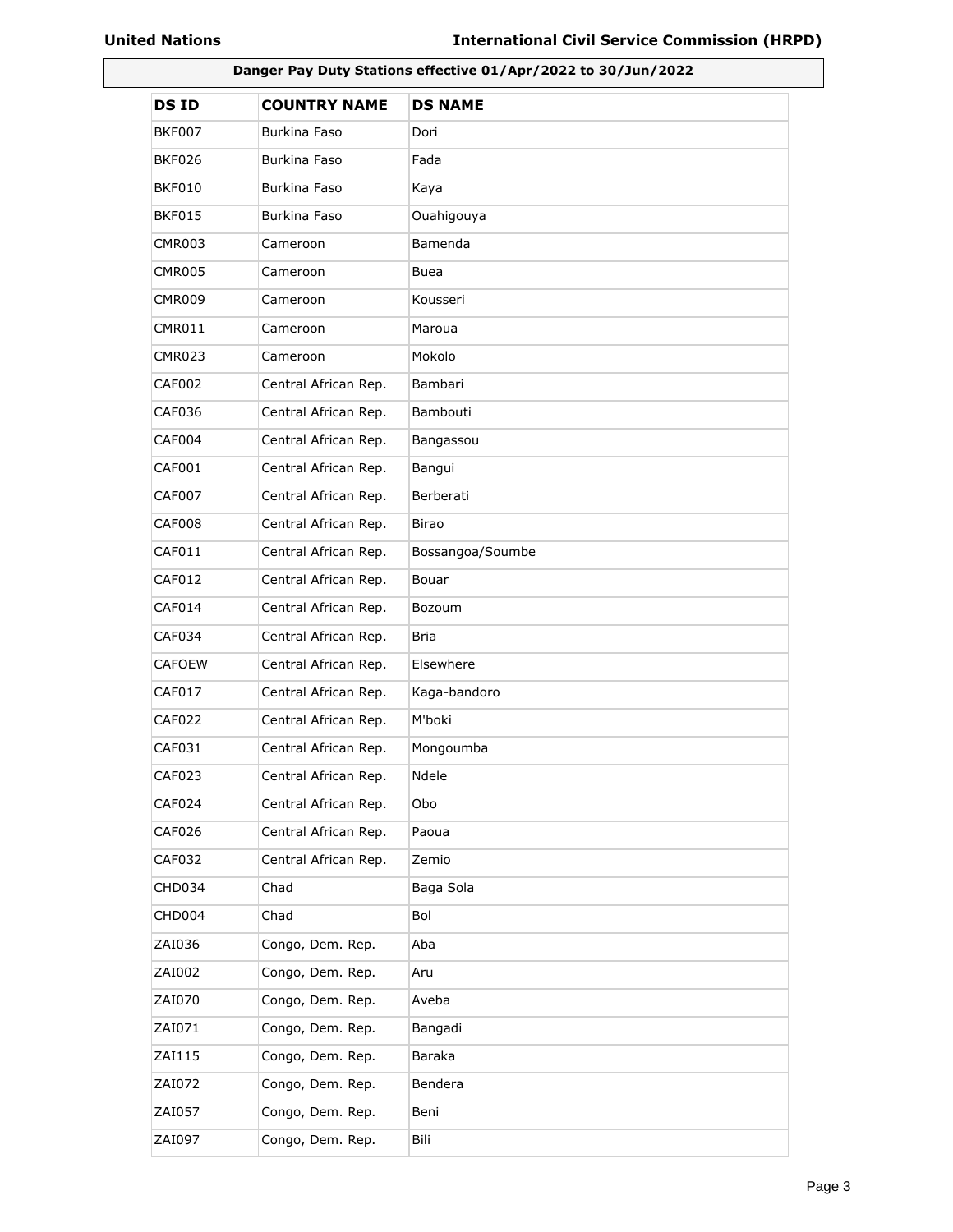| Danger Pay Duty Stations effective 01/Apr/2022 to 30/Jun/2022 |                     |                  |
|---------------------------------------------------------------|---------------------|------------------|
| <b>DSID</b>                                                   | <b>COUNTRY NAME</b> | <b>DS NAME</b>   |
| ZAI102                                                        | Congo, Dem. Rep.    | Binyampuri       |
| ZAI120                                                        | Congo, Dem. Rep.    | <b>Blukwa</b>    |
| ZAI121                                                        | Congo, Dem. Rep.    | Bogoro           |
| ZAI101                                                        | Congo, Dem. Rep.    | Doruma (Darouma) |
| ZAI063                                                        | Congo, Dem. Rep.    | Duru             |
| ZAI074                                                        | Congo, Dem. Rep.    | Faradje          |
| ZAI122                                                        | Congo, Dem. Rep.    | Fataki           |
| ZAI075                                                        | Congo, Dem. Rep.    | Fizi             |
| ZAI076                                                        | Congo, Dem. Rep.    | Isiro            |
| ZAI043                                                        | Congo, Dem. Rep.    | Ituri            |
| ZAI058                                                        | Congo, Dem. Rep.    | Kabalo           |
| ZAI100                                                        | Congo, Dem. Rep.    | Kabare           |
| ZAI077                                                        | Congo, Dem. Rep.    | Kalehe           |
| ZAI078                                                        | Congo, Dem. Rep.    | Kamanyola        |
| ZAI079                                                        | Congo, Dem. Rep.    | Kanyabayonga     |
| ZAI103                                                        | Congo, Dem. Rep.    | Katale           |
| ZAI080                                                        | Congo, Dem. Rep.    | Kilembwe         |
| ZAI081                                                        | Congo, Dem. Rep.    | Kitshanga        |
| ZAI082                                                        | Congo, Dem. Rep.    | Kiwanja          |
| ZAI083                                                        | Congo, Dem. Rep.    | Komanda          |
| ZAI084                                                        | Congo, Dem. Rep.    | Kongolo          |
| ZAI119                                                        | Congo, Dem. Rep.    | Lucenda          |
| ZAI085                                                        | Congo, Dem. Rep.    | Lulimba          |
| ZAI104                                                        | Congo, Dem. Rep.    | Luofu            |
| ZAI061                                                        | Congo, Dem. Rep.    | Mahagi           |
| ZAI123                                                        | Congo, Dem. Rep.    | Mambasa          |
| ZAI066                                                        | Congo, Dem. Rep.    | Masisi           |
| ZAI118                                                        | Congo, Dem. Rep.    | Matarule         |
| ZAI098                                                        | Congo, Dem. Rep.    | Mboko            |
| ZAI087                                                        | Congo, Dem. Rep.    | Minembwe         |
| ZAI088                                                        | Congo, Dem. Rep.    | Minova           |
| ZAI067                                                        | Congo, Dem. Rep.    | Moba             |
| ZAI090                                                        | Congo, Dem. Rep.    | Mwenga           |
| ZAI091                                                        | Congo, Dem. Rep.    | Ngungu           |
| ZAI106                                                        | Congo, Dem. Rep.    | Nyabiondo        |
| ZAI107                                                        | Congo, Dem. Rep.    | Nyamilima        |
| ZAI108                                                        | Congo, Dem. Rep.    | Nyanzale         |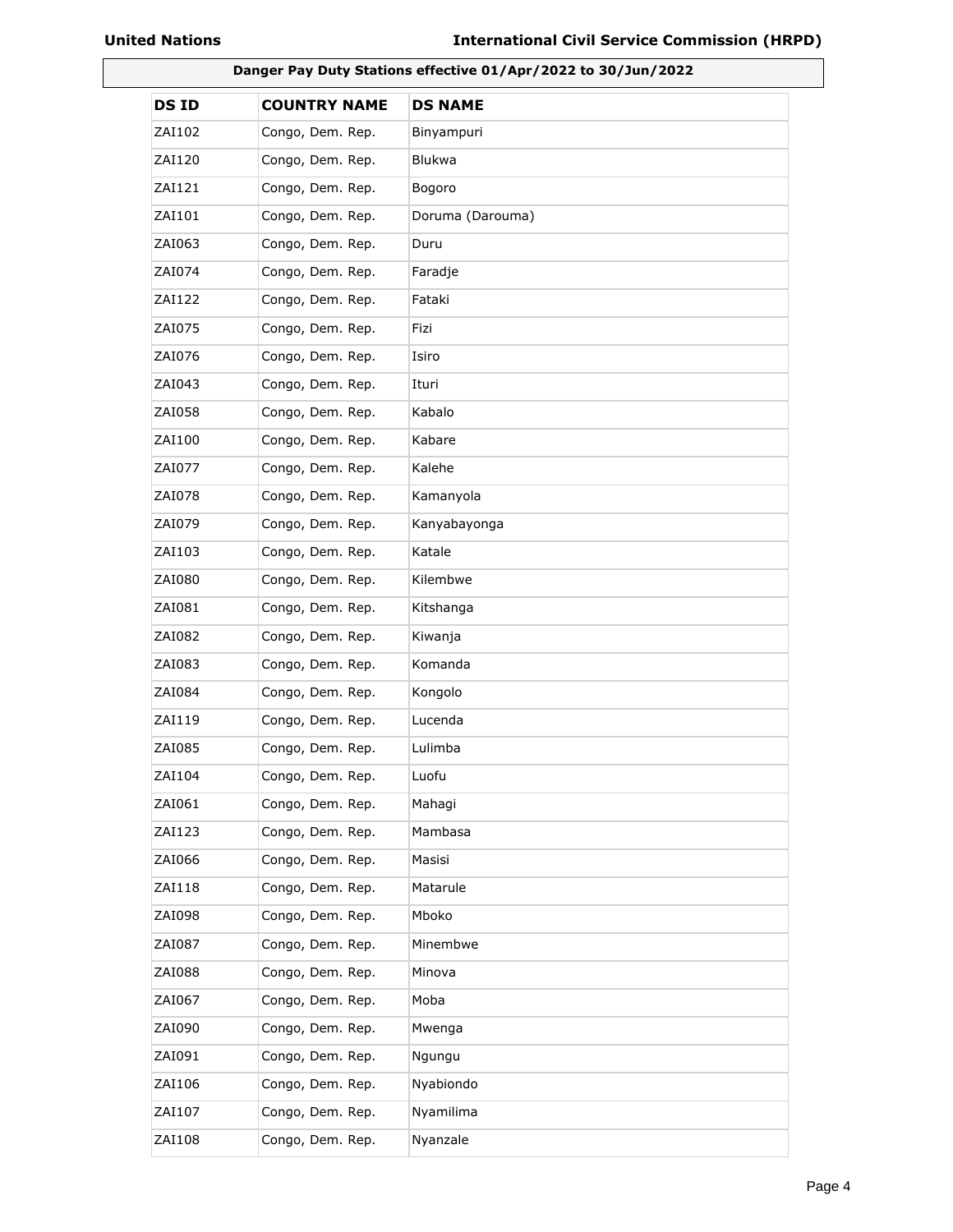| Danger Pay Duty Stations effective 01/Apr/2022 to 30/Jun/2022 |                     |                    |
|---------------------------------------------------------------|---------------------|--------------------|
| <b>DSID</b>                                                   | <b>COUNTRY NAME</b> | <b>DS NAME</b>     |
| ZAI099                                                        | Congo, Dem. Rep.    | Nyunzu             |
| ZAI109                                                        | Congo, Dem. Rep.    | Pinga              |
| ZAI068                                                        | Congo, Dem. Rep.    | Pweto              |
| ZAI069                                                        | Congo, Dem. Rep.    | Rutshuru           |
| ZAI110                                                        | Congo, Dem. Rep.    | Rwindi             |
| ZAI092                                                        | Congo, Dem. Rep.    | Sange              |
| ZAI093                                                        | Congo, Dem. Rep.    | Shabunda           |
| ZAI112                                                        | Congo, Dem. Rep.    | Tongo              |
| ZAI094                                                        | Congo, Dem. Rep.    | Walikale           |
| ZAI095                                                        | Congo, Dem. Rep.    | Walungu            |
| <b>ETH010</b>                                                 | Ethiopia            | Bahir Dar          |
| <b>ETH085</b>                                                 | Ethiopia            | <b>Bale Robe</b>   |
| <b>ETH064</b>                                                 | Ethiopia            | <b>Bule Hora</b>   |
| <b>ETH077</b>                                                 | Ethiopia            | <b>Debark</b>      |
| ETH014                                                        | Ethiopia            | Degehabour         |
| ETH083                                                        | Ethiopia            | Gilgel Beles       |
| <b>ETH079</b>                                                 | Ethiopia            | Gimbi              |
| ETH080                                                        | Ethiopia            | Goba               |
| <b>ETH021</b>                                                 | Ethiopia            | Gondar             |
| <b>ETH028</b>                                                 | Ethiopia            | Mekele             |
| <b>ETH086</b>                                                 | Ethiopia            | Mendi              |
| ETH084                                                        | Ethiopia            | Metemma            |
| ETH081                                                        | Ethiopia            | Nedjo              |
| <b>ETH065</b>                                                 | Ethiopia            | Nekemte            |
| <b>ETH035</b>                                                 | Ethiopia            | Semera             |
| <b>ETH037</b>                                                 | Ethiopia            | Shire/Endaselassie |
| <b>ETH044</b>                                                 | Ethiopia            | Tongo              |
| <b>ETH082</b>                                                 | Ethiopia            | Yabello            |
| <b>IRQ029</b>                                                 | Iraq                | Al-Shirqat         |
| IRQ001                                                        | Iraq                | Baghdad            |
| <b>IRQ028</b>                                                 | Iraq                | Baiji              |
| <b>IRQ027</b>                                                 | Iraq                | Fallujah           |
| IRQ032                                                        | Iraq                | Kalar              |
| IRQ033                                                        | Iraq                | Karbala            |
| <b>IRQ024</b>                                                 | Iraq                | Khanaqin           |
| <b>IRQ017</b>                                                 | Iraq                | Kirkuk             |
| <b>IRQ018</b>                                                 | Iraq                | Makhmur            |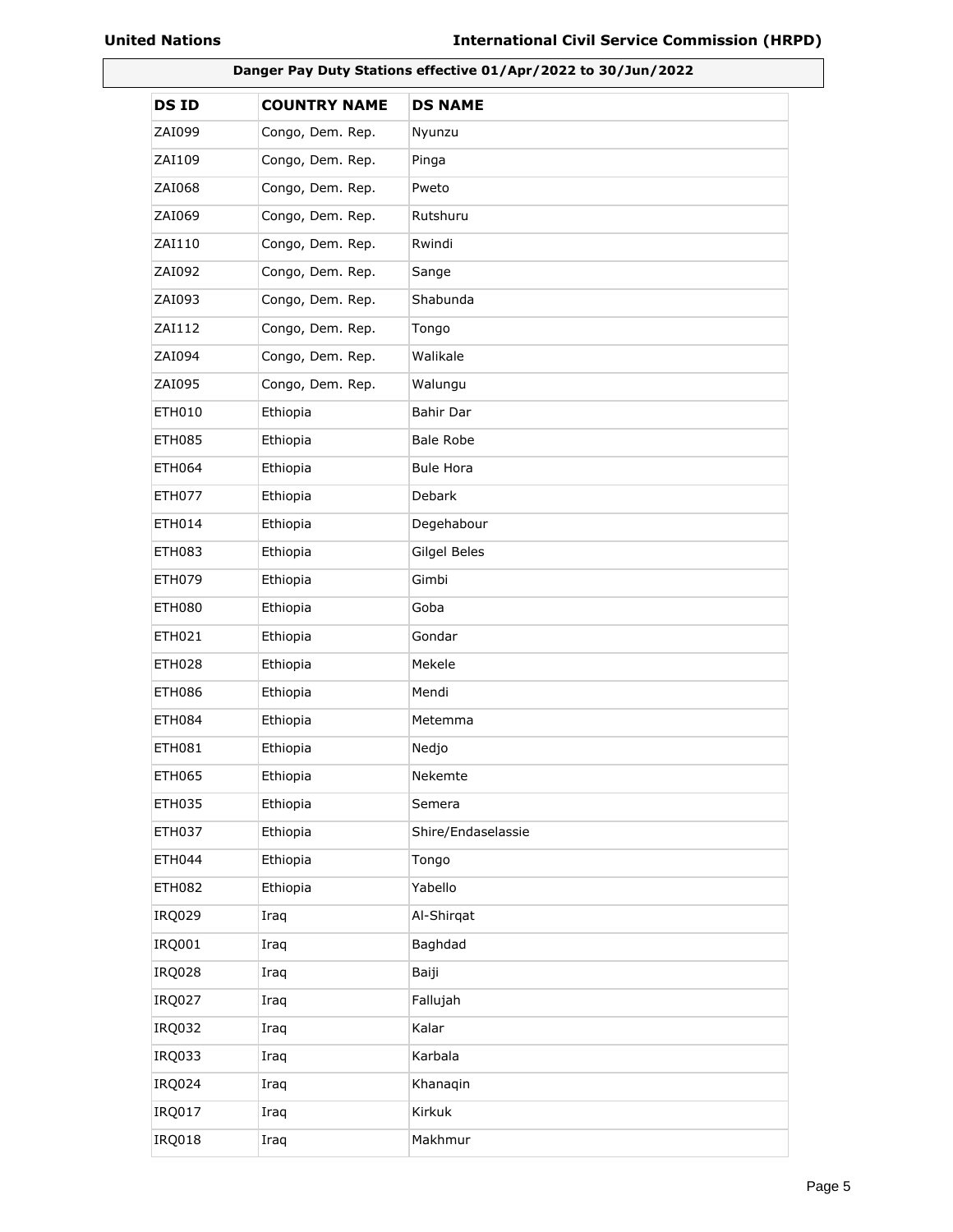| Danger Pay Duty Stations effective 01/Apr/2022 to 30/Jun/2022 |                     |                          |
|---------------------------------------------------------------|---------------------|--------------------------|
| <b>DSID</b>                                                   | <b>COUNTRY NAME</b> | <b>DS NAME</b>           |
| IRQ034                                                        | Iraq                | Maysan                   |
| <b>IRQ010</b>                                                 | Iraq                | Mosul                    |
| IRQ030                                                        | Iraq                | Qayyarah                 |
| <b>IRQ012</b>                                                 | Iraq                | Ramadi                   |
| <b>IRQ026</b>                                                 | Iraq                | Tikrit                   |
| IRQ025                                                        | Iraq                | Zummar                   |
| <b>KEN062</b>                                                 | Kenya               | Alinjugur                |
| <b>KEN007</b>                                                 | Kenya               | Dadaab                   |
| KEN070                                                        | Kenya               | Fafi                     |
| KEN047                                                        | Kenya               | Garissa                  |
| <b>KEN079</b>                                                 | Kenya               | Hola                     |
| <b>KEN021</b>                                                 | Kenya               | Liboi                    |
| <b>KEN026</b>                                                 | Kenya               | Mandera                  |
| <b>KEN071</b>                                                 | Kenya               | Wajir                    |
| LIB027                                                        | Libya               | Al Bayda                 |
| LIB002                                                        | Libya               | Benghazi                 |
| <b>LIBOEW</b>                                                 | Libya               | Elsewhere                |
| LIB008                                                        | Libya               | Kufra                    |
| LIB009                                                        | Libya               | Misurata                 |
| LIB010                                                        | Libya               | Sebha                    |
| LIB011                                                        | Libya               | Sirte                    |
| LIB021                                                        | Libya               | Tobruk                   |
| LIB001                                                        | Libya               | Tripoli                  |
| <b>MLI005</b>                                                 | Mali                | Gao                      |
| <b>MLI007</b>                                                 | Mali                | Kidal                    |
| <b>MLI026</b>                                                 | Mali                | Menaka                   |
| MLI010                                                        | Mali                | Mopti                    |
| MLI016                                                        | Mali                | Tessalit                 |
| MLI018                                                        | Mali                | Tombouctou               |
| MYA050                                                        | Myanmar             | Bhamo                    |
| MYA112                                                        | Myanmar             | Demoso                   |
| MYA113                                                        | Myanmar             | Hopong                   |
| MYA069                                                        | Myanmar             | Hpa An                   |
| MYA005                                                        | Myanmar             | Kengtung                 |
| MYA117                                                        | Myanmar             | Kyaing Tong (Kyaingtong) |
| MYA034                                                        | Myanmar             | Lashio                   |
| MYA052                                                        | Myanmar             | Loikaw                   |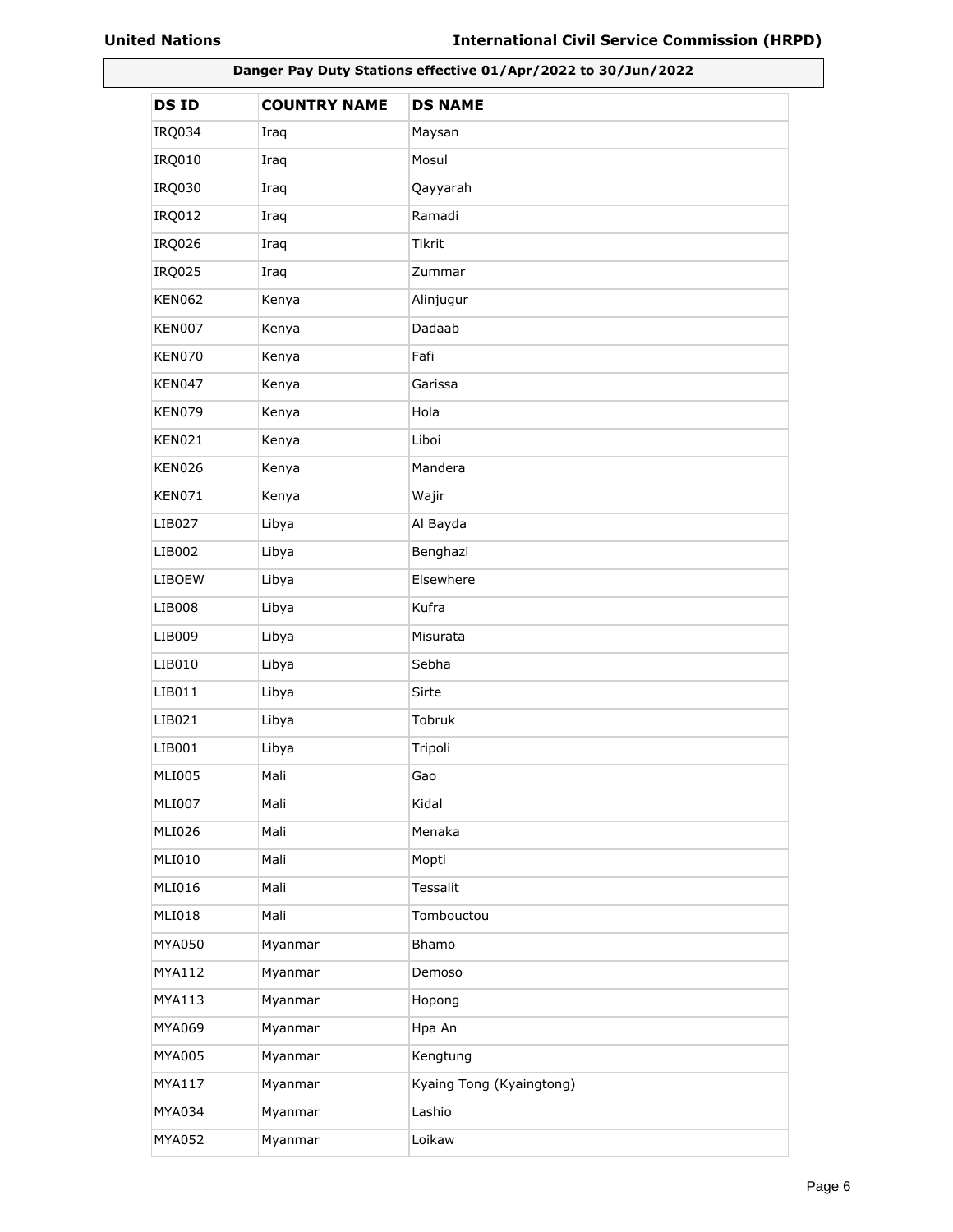| Danger Pay Duty Stations effective 01/Apr/2022 to 30/Jun/2022 |                     |                          |
|---------------------------------------------------------------|---------------------|--------------------------|
| <b>DSID</b>                                                   | <b>COUNTRY NAME</b> | <b>DS NAME</b>           |
| MYA119                                                        | Myanmar             | Loilem                   |
| MYA118                                                        | Myanmar             | Mong La (Mongla)         |
| MYA017                                                        | Myanmar             | Myitkyina                |
| MYA115                                                        | Myanmar             | Nyaung Shwe (Nyaungshwe) |
| MYA031                                                        | Myanmar             | Pangkham                 |
| MYA116                                                        | Myanmar             | Pansang                  |
| MYA114                                                        | Myanmar             | Pekon                    |
| MYA027                                                        | Myanmar             | Tachilek                 |
| MYA064                                                        | Myanmar             | Taunggyi                 |
| MYA001                                                        | Myanmar             | Yangon                   |
| NER025                                                        | Niger               | Abala                    |
| NER007                                                        | Niger               | Diffa                    |
| NER019                                                        | Niger               | <b>Ouallam</b>           |
| NER021                                                        | Niger               | Tahoua                   |
| NER023                                                        | Niger               | Tillabery                |
| NIR103                                                        | Nigeria             | Damaturu                 |
| NIR043                                                        | Nigeria             | Maiduguri                |
| <b>PAK077</b>                                                 | Pakistan            | <b>Balakhot</b>          |
| <b>PAK027</b>                                                 | Pakistan            | Peshawar                 |
| <b>PAK078</b>                                                 | Pakistan            | Pishin                   |
| <b>PAK029</b>                                                 | Pakistan            | Quetta                   |
| SOM060                                                        | Somalia             | Abudwaq                  |
| SOM059                                                        | Somalia             | Adado                    |
| SOM029                                                        | Somalia             | Baidoa                   |
| SOM073                                                        | Somalia             | Baledogle                |
| SOM071                                                        | Somalia             | Baraawe                  |
| SOM005                                                        | Somalia             | Belet Uen                |
| SOM007                                                        | Somalia             | Boosaaso (Bender Cassim) |
| SOM038                                                        | Somalia             | <b>Buale</b>             |
| SOM061                                                        | Somalia             | Burco                    |
| SOM062                                                        | Somalia             | Dhobley                  |
| SOM045                                                        | Somalia             | Dhusamareeb              |
| SOM050                                                        | Somalia             | Dolow                    |
| SOM063                                                        | Somalia             | Erigavo                  |
| SOM043                                                        | Somalia             | Galkacyo                 |
| SOM024                                                        | Somalia             | Garowe                   |
| SOM065                                                        | Somalia             | Guri-Ceel                |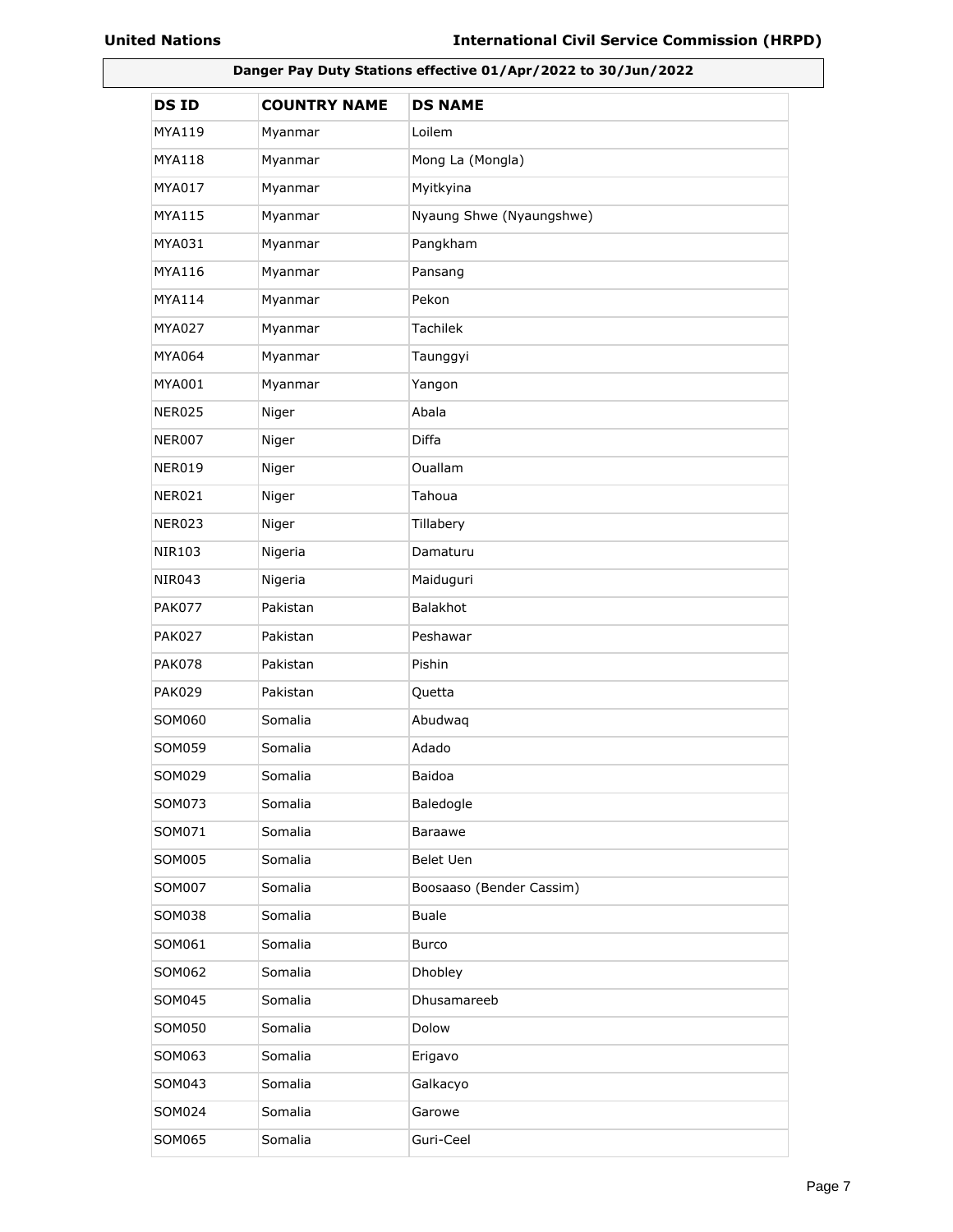| Danger Pay Duty Stations effective 01/Apr/2022 to 30/Jun/2022 |                                          |                 |
|---------------------------------------------------------------|------------------------------------------|-----------------|
| <b>DSID</b>                                                   | <b>COUNTRY NAME</b>                      | <b>DS NAME</b>  |
| SOM015                                                        | Somalia                                  | Jowhar          |
| SOM016                                                        | Somalia                                  | Kisimaio        |
| SOM064                                                        | Somalia                                  | Las Anod        |
| SOM019                                                        | Somalia                                  | Merca/Shalambot |
| SOM001                                                        | Somalia                                  | Mogadiscio      |
| SOM026                                                        | Somalia                                  | Wajid           |
| SSD076                                                        | South Sudan, Republic Achol Pogong<br>of |                 |
| SSD040                                                        | South Sudan, Republic Akobo<br>of        |                 |
| SSD041                                                        | South Sudan, Republic Akon<br>of         |                 |
| SSD077                                                        | South Sudan, Republic Ariath<br>of       |                 |
| <b>SSD008</b>                                                 | South Sudan, Republic Aweil<br>of        |                 |
| SSD006                                                        | South Sudan, Republic Bentiu<br>of       |                 |
| SSD055                                                        | South Sudan, Republic Boma<br>оf         |                 |
| SSD005                                                        | South Sudan, Republic Bor<br>of          |                 |
| SSD048                                                        | South Sudan, Republic Boro Medina<br>of  |                 |
| SSD024                                                        | South Sudan, Republic Bunj (Maban)<br>оf |                 |
| SSD051                                                        | South Sudan, Republic Ezo<br>оf          |                 |
| SSD025                                                        | South Sudan, Republic Gendrassa<br>of    |                 |
| SSD026                                                        | South Sudan, Republic Gokmachar<br>of    |                 |
| SSD031                                                        | South Sudan, Republic Jam-Jang<br>of     |                 |
| SSD027                                                        | South Sudan, Republic Jamam<br>of        |                 |
| SSD001                                                        | South Sudan, Republic Juba<br>of         |                 |
| SSD081                                                        | South Sudan, Republic Kajo Keji<br>of    |                 |
| <b>SSD078</b>                                                 | South Sudan, Republic Kangi<br>оf        |                 |
| SSD043                                                        | South Sudan, Republic Kapoeta<br>οf      |                 |
| <b>SSD058</b>                                                 | South Sudan, Republic Koch<br>оf         |                 |
| SSD072                                                        | South Sudan, Republic Kodok<br>οf        |                 |
| SSD009                                                        | South Sudan, Republic Kuajok<br>οf       |                 |
| SSD059                                                        | South Sudan, Republic Lankien<br>οf      |                 |
| SSD016                                                        | South Sudan, Republic Maban<br>of        |                 |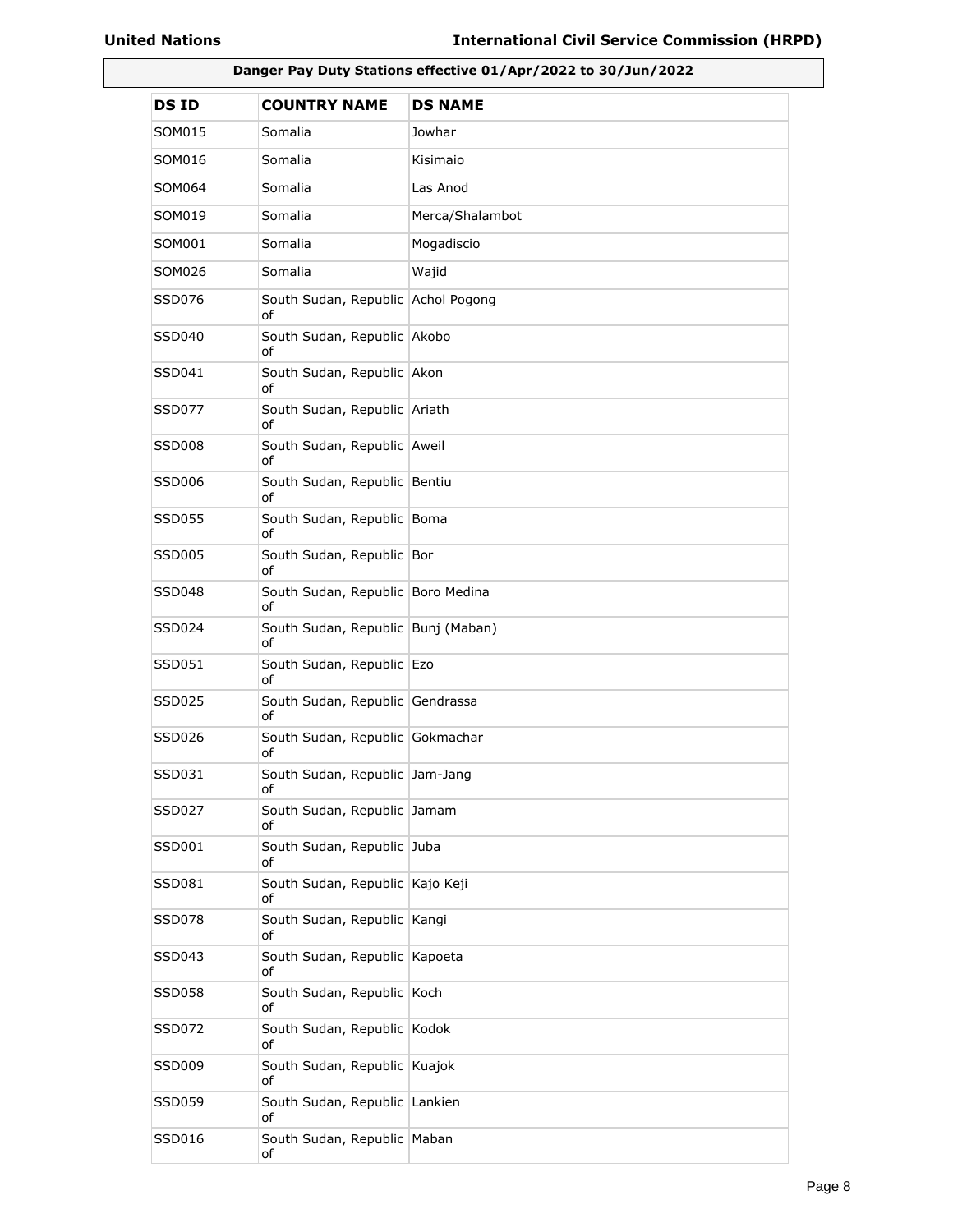| Danger Pay Duty Stations effective 01/Apr/2022 to 30/Jun/2022 |                                            |                |
|---------------------------------------------------------------|--------------------------------------------|----------------|
| DS ID                                                         | <b>COUNTRY NAME</b>                        | <b>DS NAME</b> |
| SSD004                                                        | South Sudan, Republic<br>οf                | Malakal        |
| SSD053                                                        | South Sudan, Republic Maridi<br>of         |                |
| SSD060                                                        | South Sudan, Republic Mayom<br>of          |                |
| SSD028                                                        | South Sudan, Republic Melut<br>of          |                |
| SSD073                                                        | South Sudan, Republic Mingkaman<br>οf      |                |
| SSD075                                                        | South Sudan, Republic Mundri<br>of         |                |
| SSD050                                                        | South Sudan, Republic Nasser (Nasir)<br>of |                |
| SSD037                                                        | South Sudan, Republic Nimule<br>of         |                |
| SSD079                                                        | South Sudan, Republic Nyamlel<br>of        |                |
| SSD049                                                        | South Sudan, Republic Pagak<br>of          |                |
| SSD061                                                        | South Sudan, Republic Panyijar<br>of       |                |
| SSD029                                                        | South Sudan, Republic Paryang<br>of        |                |
| SSD044                                                        | South Sudan, Republic Pibor<br>of          |                |
| SSD062                                                        | South Sudan, Republic Pochalla<br>of       |                |
| SSD039                                                        | South Sudan, Republic Pulmok<br>of         |                |
| SSD074                                                        | South Sudan, Republic Raja<br>of           |                |
| SSD054                                                        | South Sudan, Republic Renk<br>of           |                |
| SSD010                                                        | South Sudan, Republic Rumbek<br>оf         |                |
| SSD045                                                        | South Sudan, Republic Tambura<br>of        |                |
| SSD002                                                        | South Sudan, Republic Torit<br>οf          |                |
| SSD052                                                        | South Sudan, Republic Turalei<br>оf        |                |
| SSD080                                                        | South Sudan, Republic<br>οf                | Warapei        |
| <b>SSD007</b>                                                 | South Sudan, Republic Wau<br>of            |                |
| SSD032                                                        | South Sudan, Republic Wunrok<br>of         |                |
| SSD003                                                        | South Sudan, Republic Yambio<br>οf         |                |
| SSD017                                                        | South Sudan, Republic Yei<br>of            |                |
| SSD030                                                        | South Sudan, Republic Yida<br>of           |                |
| SSD046                                                        | South Sudan, Republic Yirol<br>of          |                |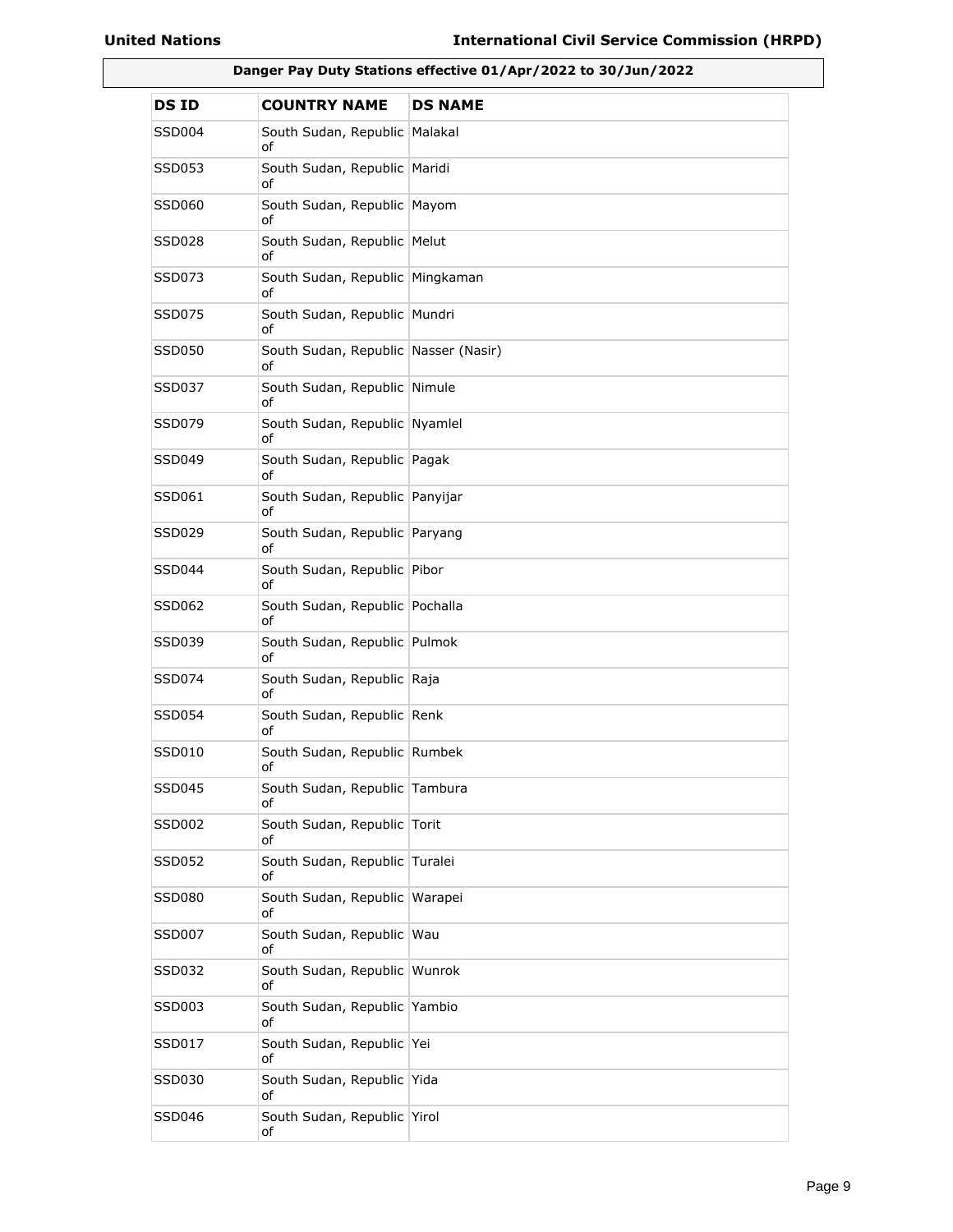| Danger Pay Duty Stations effective 01/Apr/2022 to 30/Jun/2022 |                                  |                           |
|---------------------------------------------------------------|----------------------------------|---------------------------|
| <b>DSID</b>                                                   | <b>COUNTRY NAME</b>              | <b>DS NAME</b>            |
| SSD047                                                        | South Sudan, Republic Yuai<br>of |                           |
| SUD053                                                        | Sudan                            | Abyei                     |
| SUD120                                                        | Sudan                            | Al Taweisha (El Taweisha) |
| SUD137                                                        | Sudan                            | Beida (W. Darfur)         |
| <b>SUD138</b>                                                 | Sudan                            | Birkat Seira (N. Darfur)  |
| <b>SUD084</b>                                                 | Sudan                            | <b>Bundisi</b>            |
| SUD121                                                        | Sudan                            | Buram                     |
| SUD140                                                        | Sudan                            | Dreige (S. Darfur)        |
| SUD141                                                        | Sudan                            | Duma (S. Darfur)          |
| <b>SUD082</b>                                                 | Sudan                            | Ed Al Fursan              |
| SUD067                                                        | Sudan                            | Ed Daein                  |
| SUD010                                                        | Sudan                            | El Fasher                 |
| SUD012                                                        | Sudan                            | El Geneina                |
| <b>SUD142</b>                                                 | Sudan                            | El Neem (S. Darfur)       |
| SUD143                                                        | Sudan                            | El Sherif (S. Darfur)     |
| SUD161                                                        | Sudan                            | El Sireaf (N. Darfur)     |
| SUD122                                                        | Sudan                            | Feina                     |
| <b>SUD087</b>                                                 | Sudan                            | Forobaranga               |
| <b>SUD144</b>                                                 | Sudan                            | Garzilla (W. Darfur)      |
| SUD071                                                        | Sudan                            | Gereida                   |
| <b>SUD145</b>                                                 | Sudan                            | Golo (W. Darfur)          |
| SUD061                                                        | Sudan                            | Habila                    |
| <b>SUD123</b>                                                 | Sudan                            | Haskanita (Haskanit)      |
| SUD068                                                        | Sudan                            | Kabkabiya                 |
| <b>SUD146</b>                                                 | Sudan                            | Kalma (W. Darfur)         |
| SUD063                                                        | Sudan                            | Kass                      |
| SUD093                                                        | Sudan                            | Khor Abeche               |
| <b>SUD147</b>                                                 | Sudan                            | Khor Omer                 |
| <b>SUD125</b>                                                 | Sudan                            | Korma                     |
| <b>SUD148</b>                                                 | Sudan                            | Kulbus (W.Darfur)         |
| SUD062                                                        | Sudan                            | Kutum                     |
| <b>SUD095</b>                                                 | Sudan                            | Labado                    |
| <b>SUD127</b>                                                 | Sudan                            | Malha (Malha Wells)       |
| SUD133                                                        | Sudan                            | Manawashi                 |
| SUD099                                                        | Sudan                            | Marla                     |
| SUD150                                                        | Sudan                            | Masteri (W. Darfur)       |
| SUD134                                                        | Sudan                            | Mellit (Mallit)           |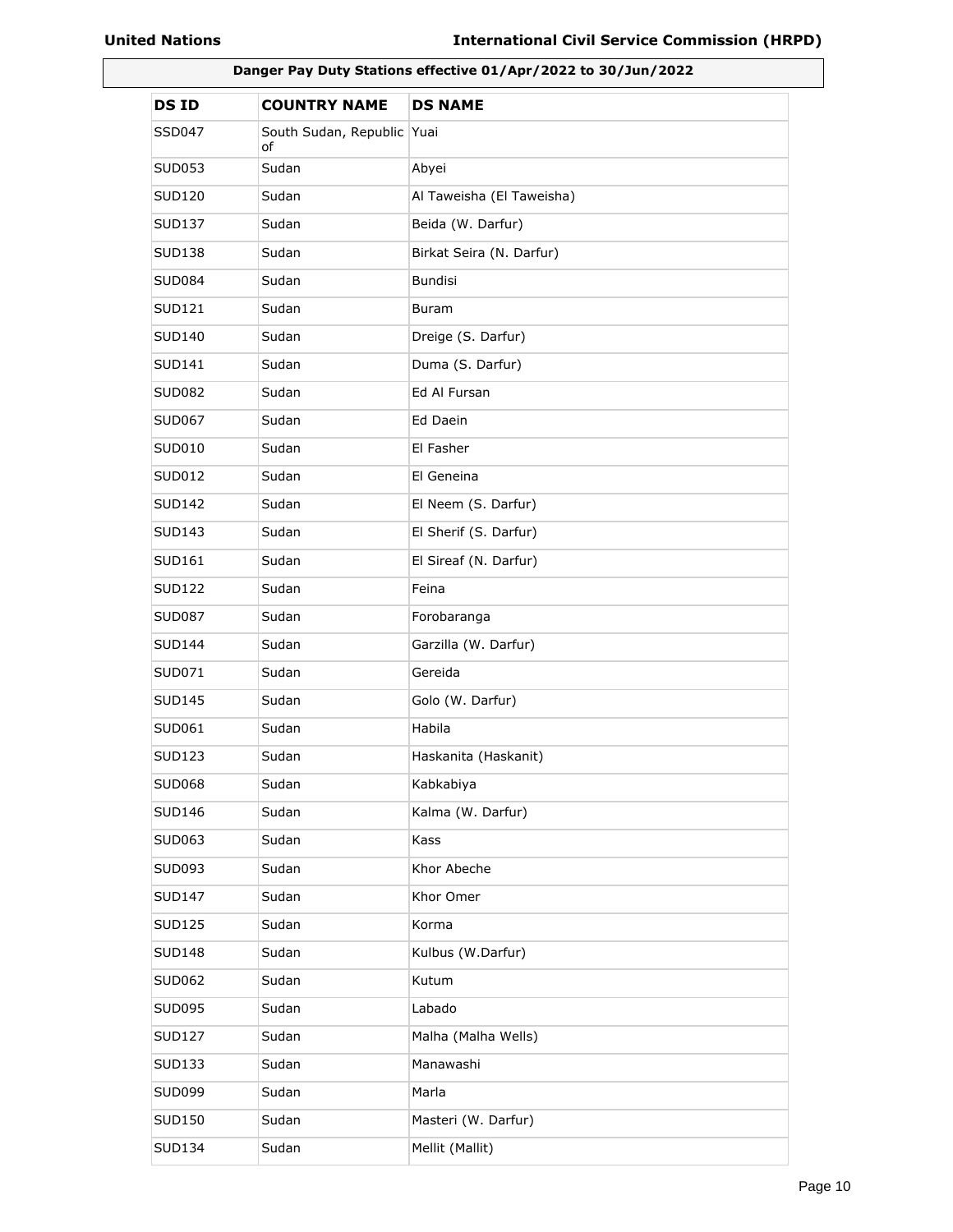| Danger Pay Duty Stations effective 01/Apr/2022 to 30/Jun/2022 |                      |                      |
|---------------------------------------------------------------|----------------------|----------------------|
| <b>DSID</b>                                                   | <b>COUNTRY NAME</b>  | <b>DS NAME</b>       |
| SUD058                                                        | Sudan                | Morni                |
| SUD151                                                        | Sudan                | Mornie (Darfur)      |
| SUD152                                                        | Sudan                | Mossai (Darfur)      |
| <b>SUD102</b>                                                 | Sudan                | Muhajiriya           |
| <b>SUD064</b>                                                 | Sudan                | Mukjar               |
| <b>SUD107</b>                                                 | Sudan                | Nertiti              |
| SUD034                                                        | Sudan                | Nyala                |
| <b>SUD154</b>                                                 | Sudan                | Otash (S. Darfur)    |
| SUD155                                                        | Sudan                | Sakali (S. Darfur)   |
| SUD119                                                        | Sudan                | Saraf Umra (Omra)    |
| SUD129                                                        | Sudan                | Seleah (Seleia)      |
| SUD038                                                        | Sudan                | Shangal Tobaye       |
| SUD157                                                        | Sudan                | Sheiria (S. Darfur)  |
| <b>SUD132</b>                                                 | Sudan                | Sortony              |
| SUD131                                                        | Sudan                | Tawilla (Tawilah)    |
| SUD158                                                        | Sudan                | Tine (W. Darfur)     |
| SUD130                                                        | Sudan                | Tulus                |
| <b>SUD159</b>                                                 | Sudan                | Um Baro (W. Darfur)  |
| SUD041                                                        | Sudan                | Um Kaddada           |
| SUD160                                                        | Sudan                | Um-Shalaya (Darfur)  |
| SUD046                                                        | Sudan                | Zalingei             |
| SUD117                                                        | Sudan                | Zam Zam              |
| SYR031                                                        | Syrian Arab Republic | Al Nabek             |
| <b>SYR002</b>                                                 | Syrian Arab Republic | Aleppo               |
| <b>SYR018</b>                                                 | Syrian Arab Republic | Ar Raqqa             |
| SYR001                                                        | Syrian Arab Republic | Damascus             |
| <b>SYR027</b>                                                 | Syrian Arab Republic | Daraa                |
| <b>SYR006</b>                                                 | Syrian Arab Republic | Deir-ez-Zor          |
| <b>SYR028</b>                                                 | Syrian Arab Republic | Hamah                |
| SYR026                                                        | Syrian Arab Republic | Hassake (Al-Hasakah) |
| <b>SYR009</b>                                                 | Syrian Arab Republic | Homs                 |
| <b>SYR029</b>                                                 | Syrian Arab Republic | Idlib                |
| SYR014                                                        | Syrian Arab Republic | Lattakia             |
| <b>SYR030</b>                                                 | Syrian Arab Republic | Qamishli             |
| <b>SYR032</b>                                                 | Syrian Arab Republic | Sweida               |
| SYR019                                                        | Syrian Arab Republic | Tartous              |
| <b>UKR013</b>                                                 | Ukraine              | Donetsk              |